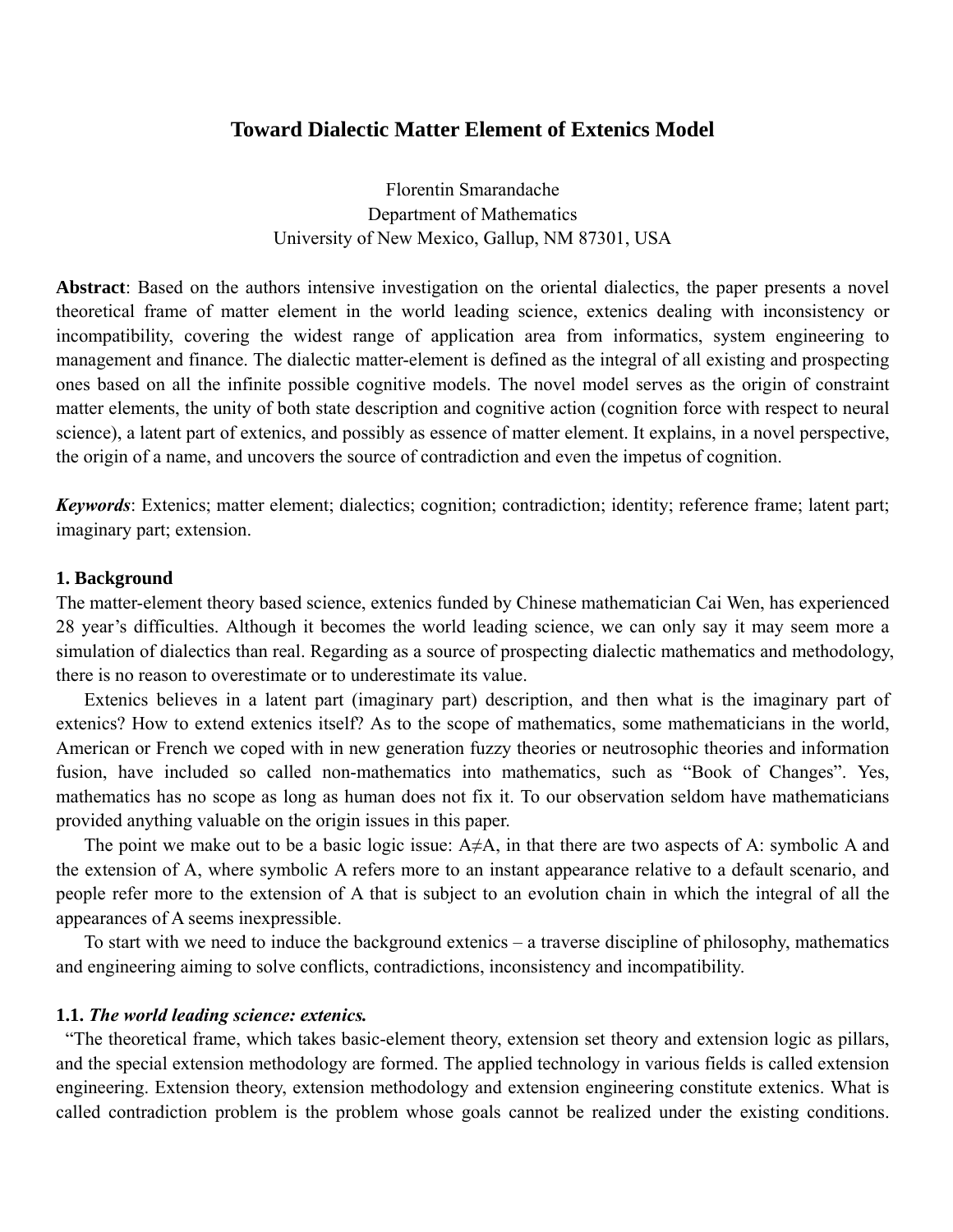During the study, the researchers of extenics have found there are all kinds of contradiction problems in many engineering fields, such as management, controlling, computer technology, artificial intelligence, machine and electronic engineering, etc. Then, do we have any regular technique to solve contradiction problems? Can we establish a set of method to deal with contradiction problems? This is the start of extenics research.<sup>3</sup><sup>35</sup>

"Logical cells and extension models of extenics: Mathematical model can deal with a lot of precise problems, but cannot deal with the problems under certain conditions such as the one in the famous ancient Chinese story "Prince Caochong weighs an elephant", whose goals and conditions are incompatible. The reasons are, when one solves contradiction problems, he has to consider the things themselves and their characters besides the quantity relation; parts of the transformations solving contradiction problems are quantitative and some are qualitative; classical mathematics studies the definite things, but to solve contradiction problems, we have to consider the transformations of things (including quantitative change and qualitative change).Therefore, mathematical model is difficult to describe the process of solving contradiction problems. To deal with all kinds of contradiction problems in real world with formalized method, firstly we should study how to describe the various things. For this purpose, extension theory establishes matter-element  $R = (N, c, v)$ , affair-element I = (d, b, u) and relation-element Q = (s, a, w) (be called jointly basic-element) to describe matter, affair, and relation. They are the logical cells of extenics. The formalized models describing information, knowledge, intelligence and all kinds of contradiction problems with basic-elements are called extension models. With the extension models, we are able to take advantage of extension theory and extension method to generate many strategies to solve contradiction problems according to the extensibility of basic-element. Extension theory has three pillars: basic-element theory, extension set theory, and extension logic."

"Basic-element theory: Extensibility of basic-element and conjugate nature of matter-element are the core of basic-element theory. And the important feature of extension theory is to represent these natures with formalized symbols. They are the ground on which the strategies solving contradiction problems are generated. Extensibility includes divergence, correlativity, implicative nature and expansiveness. Conjugate nature includes materiality, systematicness, dynamic nature and antithetical nature."

In extenics contradiction comes from "habitual field and the variability of problems". See Ref. 4 for more on theoretical architecture.

## **1.2.** *Matter element theory: the base ground of extenics:*

We consider an object and  $v$  the quantity of  $N$  about  $c$ . These  $N_c$ , and  $v$  are called three essential factors

of a matter element. Here  $v = c(N)$  reflects the relationship between the quantity and quality of an object. If an object has multiple characters or more than one of them are needed to be listed out, then a multi-dimensional (for example, n-dimensions) matter element can be defined as:

$$
R = \begin{pmatrix} N, & c_1, & v_1 \\ & c_2, & v_2 \\ & & \vdots & \vdots \\ & & & c_n, & v_n \end{pmatrix}
$$

.

When an object is dynamic or its dynamical character must be studied, then a dynamical matter element could be defined as  $R = (N(t), c, v(t))$ . The dynamical matter element expresses the variations of the object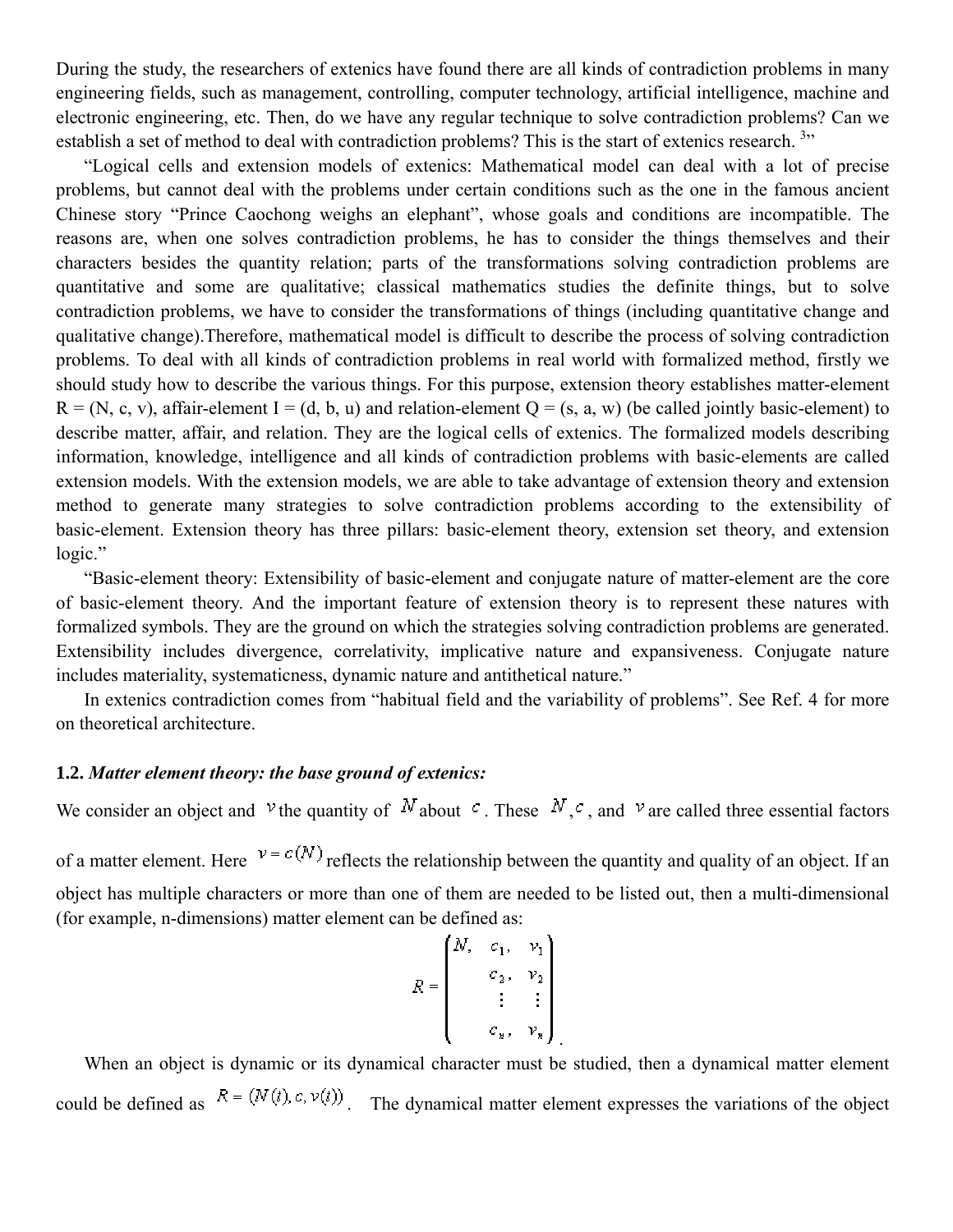with time.

### 1.2.1 *Extensibility of matter elements*

The key point of treating conflict problems is to study the principal natures of matter elements. A researcher must be creative and jump out from customs and try to expand the thought when one is dealing with the conflict problems by using of matter element methods. The extensibility includes characteristics of diffusion, conjugation, interaction, containing and extension.

### (i) Divergence natures of matter elements

Nature 1: One object may have multiple characters, it is simplified as single object multiple characters and

noted as  $N \prec (N, c, \nu) \prec ((N, c_1, \nu_1), (N, c_2, \nu_2), \cdots (N, c_n, \nu_n))$   $c_i \in C$  and  $\nu_i \in V$ . Here the sign  $\prec$  stands for extensible.

Example: Let  $N =$ a piece of paper, and  $c_1 =$  could be fold up  $c_2 =$  water absorb  $c_3 =$  thickness. Then we have a matter element

$$
R = \begin{pmatrix} N & c_1, & v_1 \\ & c_2, & v_2 \\ & & c_3, & v_3 \end{pmatrix}
$$

When a piece of paper is to be used, one can not only think about the normal usage of it, but also the other characters should be calculated, for example, some papers are overlapped and folded up to a box. Another example is that suppose one has been asked to arrange four equilateral triangles with six sticks of match. When an unsuitable condition is added to the equilateral triangles then the problem comes to be a conflict one:

$$
R = \begin{pmatrix} Equilateral \text{ Triangles}, & number, & 4 \\ & position, & on a \text{ plane} \end{pmatrix}.
$$

Nature 2: By a single character there may exist many objects, it is simplified as multiple objects single character and noted as  $N \prec (N, c, \nu) \prec ((N_1, c, \nu_1), (N_2, c, \nu_2), \cdots (N_n, c, \nu_n))$   $N_i \in N$  and  $\nu_i \in V$ . An example to use this nature is that an American purchaser named Mailce was pointed to buy fire-resistant boards for floor decoration but this kind of materials were sold out in the market. What he did was to substitute the boards with fire-resistant papers. The demand was satisfied and the cost was greatly reduced, too. To describe this question with matter element theory, so we have a normal matter element

$$
R_1 = \begin{pmatrix} \text{Fire} - \text{resistant } \text{Boards}, & \text{fire} - \text{resistant function}, & a_1 \\ & & \text{price}, & b_1 \end{pmatrix}
$$

$$
R_2 = \begin{pmatrix} \text{Fire} - \text{resistant } \text{ papers}, & \text{fire} - \text{resistant } \text{function}, & a_2 \\ & & \text{price}, & b_2 \end{pmatrix}
$$
and

So long as  $a_2 \ge a_1$  and  $b_2 \le b_1$ , the substitution is reasonable. Later Mailce developed this thought to "Value" Engineering Techniques", so we could say that the basis of "Value Engineering Techniques" happened to be the extensibility of matter elements.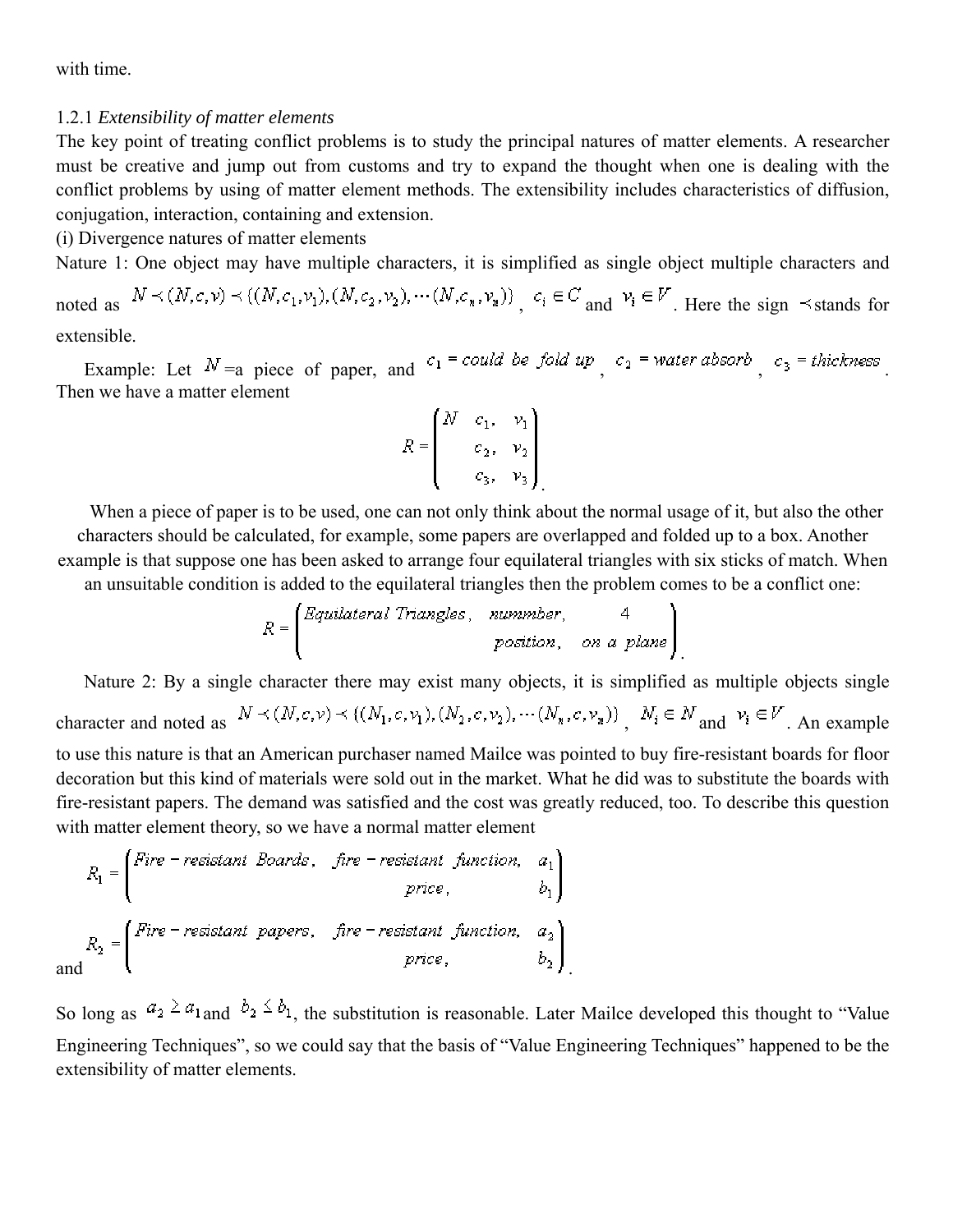Nature 3: For different parameters an object about a character could have different quantities. It is called simply as single object single character with multiple quantities and could be formulated as  $N \prec (N, c, v(t)) \prec ((N, c, v(t_1)), (N, c, v(t_2)), \cdots (N, c, v(t_n)))$ , here  $t_i \in T$ . An example to support this nature is that by man made satellites more and more channels and signals need to be emitted but too many transmitters would make the satellite overloaded. To overcome this difficulty, a scheme of "divide time to fit multi-channel" was designed. To describe this question with matter element theory, it can be written as:  $R = (transmitter \ A,$  emit parameter, a)  $\prec$  (transmitter A, emit parameter,  $f(t)$ ) here

$$
f(t) = \begin{cases} a_1, & t \in (n, n + \frac{1}{17}) \text{ Sec.} \\ a_2, & t \in (n + \frac{1}{17}, n + \frac{2}{17}) \text{ Sec.} \\ \cdots & \cdots \\ a_{17} & t \in (n + \frac{16}{17}, n + 1) \text{ Sec.} \end{cases}
$$

and 17 channels with only one transmitter is pre-supposed.

(ii) Conjugation of matter elements

Just like the domain definition for complex numbers, matter elements include real and imaginary parts, too. For a given object N, it could be written as  $N = \text{Re } N \oplus \text{Im } N$ , where the  $\text{Re } N$  is the real part of N and Im N

the imaginary part of it. A kind of product as a matter element has two sides of valuation. One is the product itself, the real part of it. The effective of the brand of the product and the reputation of the producer belong to the imaginary part of the matter element. There are many successful examples of using the imaginary parts of matter elements to civil decision makings and even in military directions.

(iii) Interaction of matter elements

When there exist certain interactive dependencies between objects about the quantities of some characters, it will be called interactions of matter elements. For a given matter element  $\mathcal{R}$ , all the about objects or about characters interactive dependant matter elements are called a interactive dependant network. A varying of a quantity about a character of an object in a net may yields relative varying in quantity of the same character of another object in the same net. This character may be used in market planning. A kind of food for children, its price was 6 yuan/sack. For being more attractive to the customers, the company added small playthings with price of 0.5 yuan/piece in the sacks and the new price for a sack is 10 yuan/sack. And then the sales volume greatly increased and the company got a big mount of profits. This is an example of taking up transform using the interactive net nature of matter elements.

(iv) Implication of matter elements

If  $A\textcircled{a}$  and then certainly  $B\textcircled{a}$ , this called A implies B, notified as  $AB$ . Here  $\textcircled{a}$  stands for existence. The

relation between  $A$  and  $B$  is called Implication.

(v) Extension of matter elements

The extension abilities of matter elements describe the combinations, decompositions and substitutions abilities between different matter elements.

1.2.2. *Matter element transformation*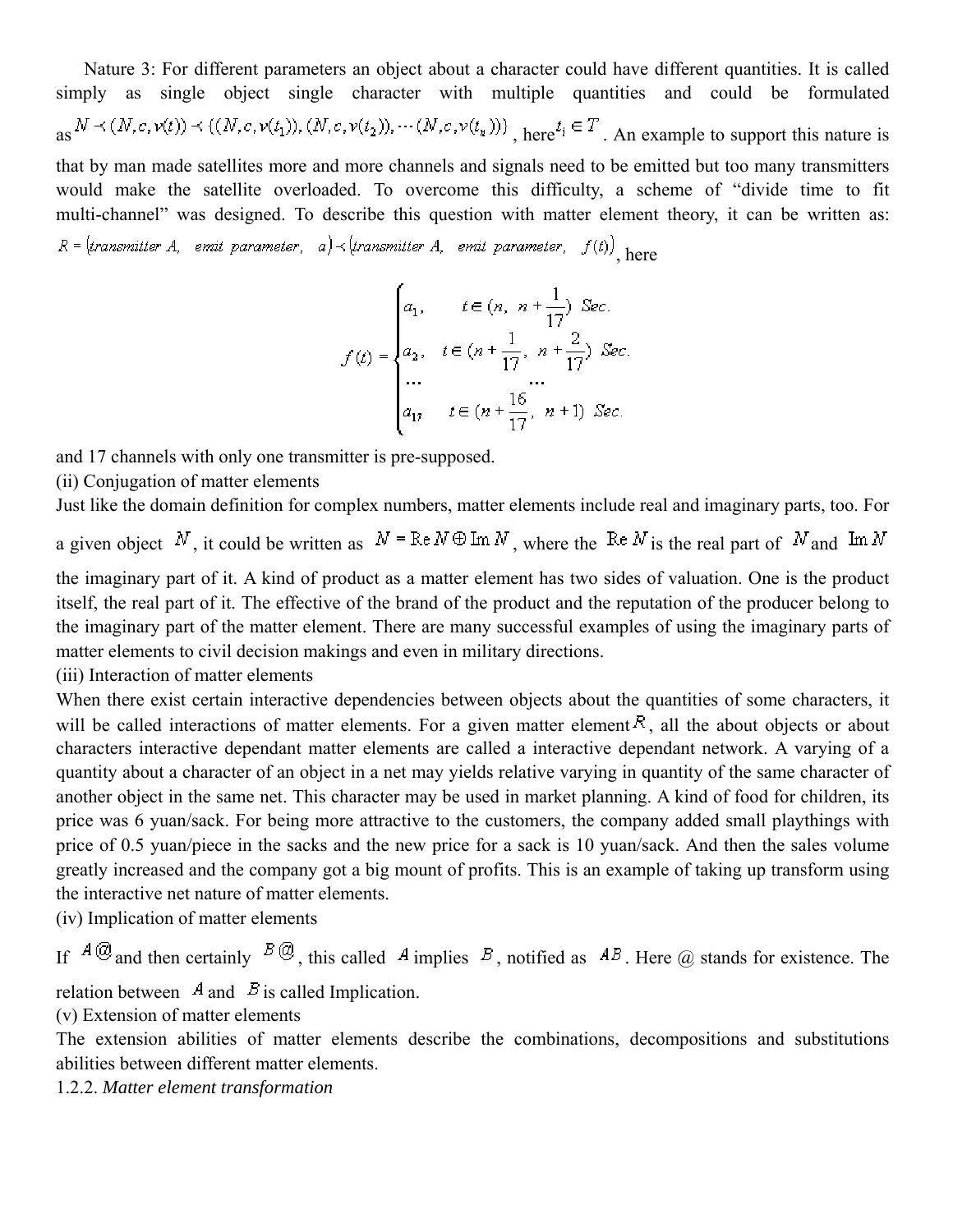After introducing the concept of extensibility to matter elements, transformations on objects, characters of objects and quantities of characters could be as specially designed calculations (operations) applied to matter elements. These calculations can handle the transforming of quantities and also the qualities of objects.

The extensibilities of matter elements pointed out the main thought methods of solving practical problems and the methods, policies and knacks to solute problems could be described with a series of matter element transformations. There are four basic transformations of matter elements: substitution, resolution, addition/subtraction and expansion and also four basic calculations for matter elements: and, or, multiplication and inversion. Some researchers studied the philosophical subjects of matter elements and extenics.

### **2. The Origin of Dialectic Matter Element Issue**

To discuss the true face of mater element we need to doubt that his theory might have been based on the same paradox as most sciences do. Although one may congratulate Prof. Cai for the realization of transforming contradiction into consistency, it seems still, to our intuition, a prototype. On the other hand mental cognition is prone to elude us.

It is true that extenics has inherited to some extent fuzzy/neutrosophic logic and fuzzy/neutrosophic set which we are always criticizing, e.g. to matter element  $R = (N, c, v)$ , we cannot help asking: "How does one know that matter element R is of name N, character c, and value v".

In his paper "To be or not to be, A multidimensional logic approach" Carlos Gershenson has generalized proofs on: $5$ 

- Everything is and isn't at a certain degree.
- Nothing can be proved (that it exists or doesn't) (authors: relative to our current intelligence).
- I believe, therefore I am (i.e., I take it true, because I believe so).

"Most of us will believe it exists, though. The same thing happens for existence of psychic powers, aliens or the chupacabras (let's avoid god as long as possible...). You can't prove their existence rationally. But some people believe in them. And you can't say they're absolutely wrong because you can't prove their non-existence. Then, there are some people who believe in them."

How much do men understand the nature? See the BBS discussion about time, space and matter in China Science and Technology Forum (years ago posts, but new links in Chinese provided):

• Space is not empty (http://blog.china.com/u/060703/2812/200607/8128.html)

"Since 1998 cosmologists have found that the universe expands in extraordinary speed. The driving force is a mysterious hidden energy. According to astronomic observations the hidden matter would make up 90% of the universe and still remains unknown to men … Hidden energy, hidden matter are still black holes in science."

BBS discussion: "Simply speaking, space is hidden energy, and hidden energy is space. Space is matter. It can be extremely harmful to cut them apart or to refer the hidden energy to some pure antimatter."

 $\bullet$  Time is fixed without change – the absolute miss of relativity

(http://blog.china.com/u/060703/2812/200607/8124.html)

"Time is a concept, a measure of the universe vacant space through the concept of space. Time is not matter. It is an invisible and intangible 0 in space – Time does not exist to moving matter… Light speed is capricious ..."

Beside the forum discussion, there are more to see: "Distance and time are 'illusory'; Things can be created from 'nothing'; The origin of the universe. <sup>6</sup><sup>55</sup>

As Dr. Odenwald acknowledges, "We don't have a full mathematical theory for describing this state yet, but it was probably 'multi-dimensional'…Nothingness (that gives rise to the present universe) was not nothing,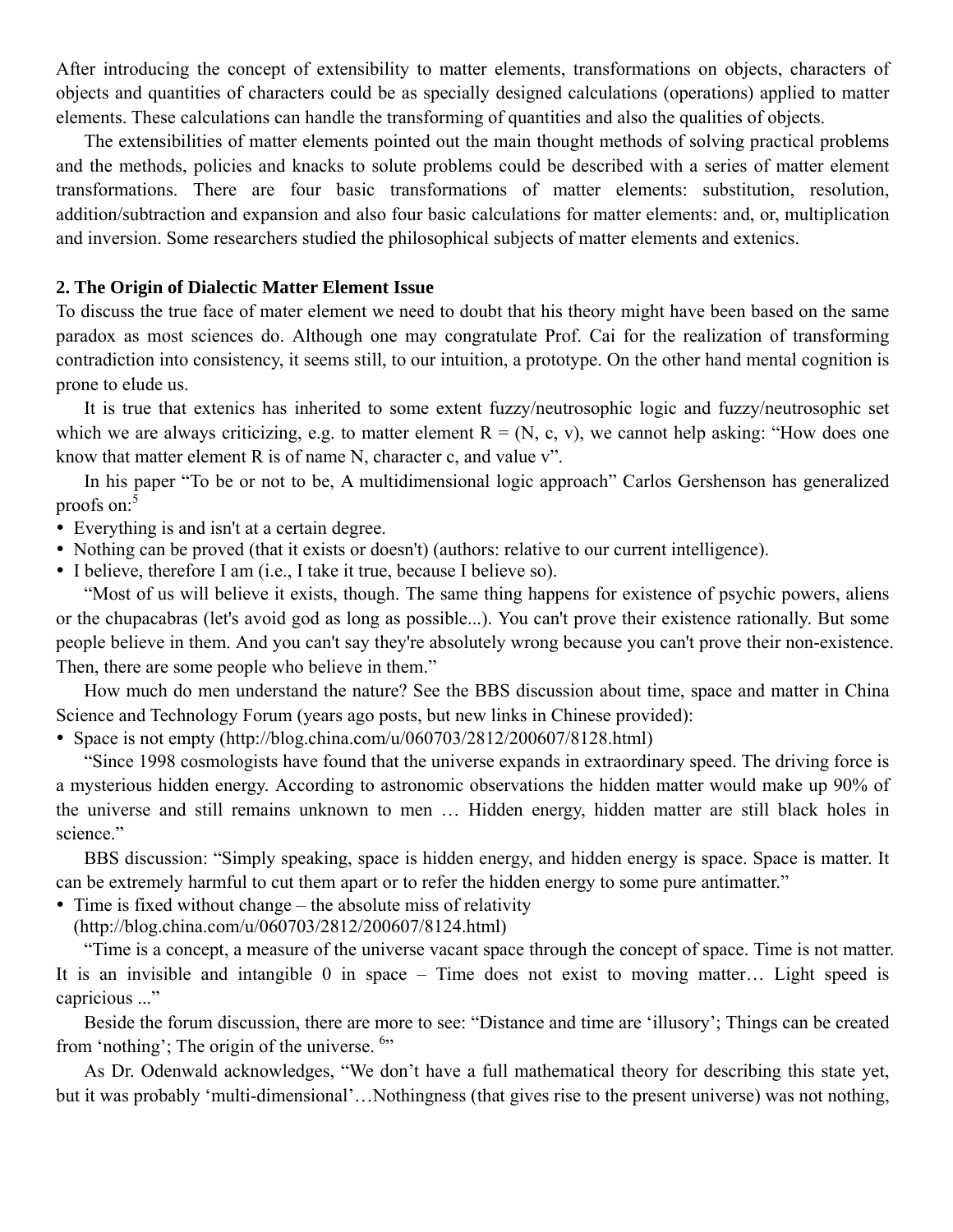but it was not anything like the kinds of 'something' we know about today. We have no words to describe it and the ones we find in the Oxford English Dictionary are based on the wrong physical insight."

And also the Japanese Emoto's experiment illustrated in the Chinese version of Ref. 6:

"The crystal shape of water varies with human mental and lingual actions – It appears beautiful to kindness and ugly to malice." See Ref. 7 for more in English.

Is human mind highly developed? Not at all in the reincarnation chain.

For valid introduction of scientific research on reincarnation see Ref. 8. An American psychologist holds that "70% of human can clearly recall his past life through hypnotization", and there exists such a kind with inborn recollection.<sup>9</sup>

Modern science relies on instruments, eventually out of eyes, to derive conclusion - To put it bluntly, via sight, hearing, smelling, taste and touch senses in normal state. All achievements of current and prospecting science attribute to a self – I find, I deduce, I devise, I summarize, I set up ... However science shows inability to the essence of self. How surprising! How do those rules and theories hold valid? One feels more ignorant to such issues as 'who am I', 'What is the *noumenon*, ontology of mind<sup>10</sup>.

On the contrary, scientific discoveries in some aspects are approaching or partially proving Albert Einstein's point that space, time and matter are illusions of human cognition.

Therefore the statement "Matter element R is of name N, character c and value v" actually stands for: "Matter element R *possibly* has name N, character c and value v - for indication only." To carry out the discussion, I need to trace the origin of the name R.

### **3. Dialectic Matter Element**

Matter element never exists alone. It relies on a cognition system or cognition model existing in a particular cognition background. For convenience we attribute both factors to cognition model which is supposed to imply the background. Prof. Cai calls it condition.

What is space? An unoccupied place – no space exists beyond the occupation, and therefore it is assumed and void. As to time, merely a procedure of matter change, and no time exists beyond this change. How can one calculate time if there were no celestial body? Therefore time relates to a base ground of matter change – it is a mental fabrication.  $10$ 

Then the relativity, or condition in Cai's words, of matter element, for matter element  $R=(N, c, v)$ . Suppose that under the same condition person 1 sees it as  $R_1=(N_1, c_1, v_1)$ , but person 2 sees it as  $R_2=(N_2, c_2, v_2)$ , ... person k sees it as  $R_k=(N_k, c_k, v_k)$ . Are they same? If exactly so in mental perception, not only in language or name, we thing it would be ridiculous, for the same name is reflected with different things in consciousness even in different instances of time. Now that  $R_1, R_2, \ldots, R_k$  are different, where does  $R=(N, c, v)$  come from? *What are the distinctions from other matter elements discovered?* This is the start of our dialectic model: matter element exists dependently on cognition model and cognition procedure, otherwise it has no meaning.

# **3.1.** *Definition*

Our focus is on the origin of R and seen (in mental reflection) as  $R_1, R_2, \ldots, R_k$ . There is an old saying in China: "Ten thousand time's change does not depart from the original stand" – Let's define the original stand R. If  $R_1$ ,  $R_2, \ldots, R_k$  are instance, partial or distorted appearances of R, it would be decisive to describe the R. For a man in different clothes at different time, we never regard his name equivalent to an instance in one particular dress, but we do regard in all the possible clothes. In other words, R signifies the identity of all the instant appearances relative to a particular perspective. In philosophy we call it the unity of opposites, or the identity in a contradiction.

Now that every  $R_k=(N_k, c_k, v_k)$  is partial, we need to describe the significance of the integral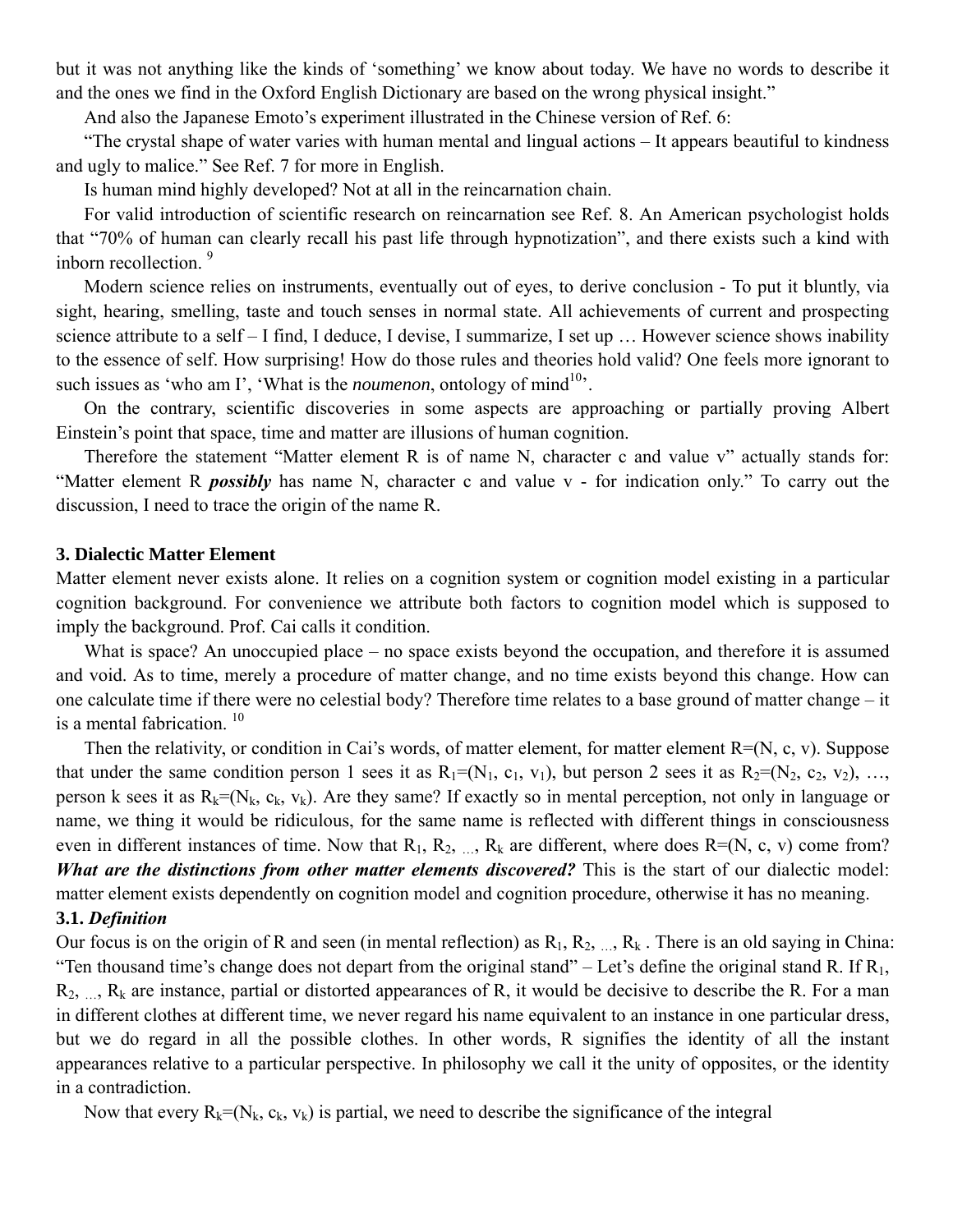# $\int \sum R_k \cdot d(cognition \ model \ k)$  (3.1)

as the relatively more general representation of matter element, its limit is defined:

# $dialectic(R) = Lim_{n\rightarrow\infty}$  $\sum_{k=1}^{n}$  to n  $R_k \cdot d(cognition \ model \ k)$  (3.2)

as the most general model, or *dialectic matter element*, which should be recognized as the identity.

However does it converge? Never mind, since it signifies the multidimensional cognition procedure on a

single element, and  $R_k$  acts as a particular case in cognition model k, one may confirm that he will eventually

find the ultimate reality of the multidimensional appearances. How can it come?

Let's consider:

 $d(cognition model k) = d(cognition model k) / d(cognition model C) · d(cognition model C)$  (3.3)

where cognition model C denotes the ultimate common reference frame or reference system, and have

$$
dialectic(R) = Lim_{n\rightarrow\infty} \sum_{k=1}^{n} to n R_k \cdot d(cognition model k) \qquad (3.2)
$$

$$
= Lim_{n\rightarrow\infty}\sum_{k=1 \text{ to } n} R'_{k} \cdot d(cognition \text{ model } C) \qquad (3.4)
$$

where  $R'_{k} = R_{k} \cdot d(cognition \ model \ k) / d(cognition \ model \ C)$ , i.e., matter element  $R_{k}$  in the ultimate common reference frame C's respective.

The point: does there exist such a common reference frame? This can be a problem of unified field theory which science is not able to prove. However based on our persistent investigation on oriental classical culture we believe that the mutual ultimate common reference frame exists in everyone's hidden consciousness, and everyone can realize the genius to see the ultimate truth in the ultimate life.

Meaning: R in broad sense, or the identity in different scenarios.

Although Prof. Cai uses the term "*quanzheng wuyuan*" (literal: holo-character matter element) to describe, we still find it improper to the kernel issues. See the cognition model transformation implied:

What is R - R=(N, c, v) – How do you know – My feeling – Is you feeling valid – Never invalid – How to verify – Myself is the verification – What is yourself -  $\dots$ .

Now to the point one can go no further, nor can science do, especially on something with reincarnation. Never mind. Since all the possible cognition models are included, even of the most genus species in some sense, or the ultimate species in evolution, it sees the essence. For this reason we propose the imaginary part in description as in number theory:

### $dialectic(R) = imaginary part(R)$  (3.5)

to distinguish from those based on the incompleteness discussed above, and from Prof. Cai's latent part definition  $lt(R)$ .

As to *completeness*: Just consider:

# ∫ *PositiveImage · d(a positive cognition model) + NegativeImage · d(the negative cognition model)* Is it a more complete description?

Consider that *R* can be the dialect element in some aspect or scenario, but not in another, it is necessary to make it recursive (*P*: positive; *N*: negative) toward the endless chain :

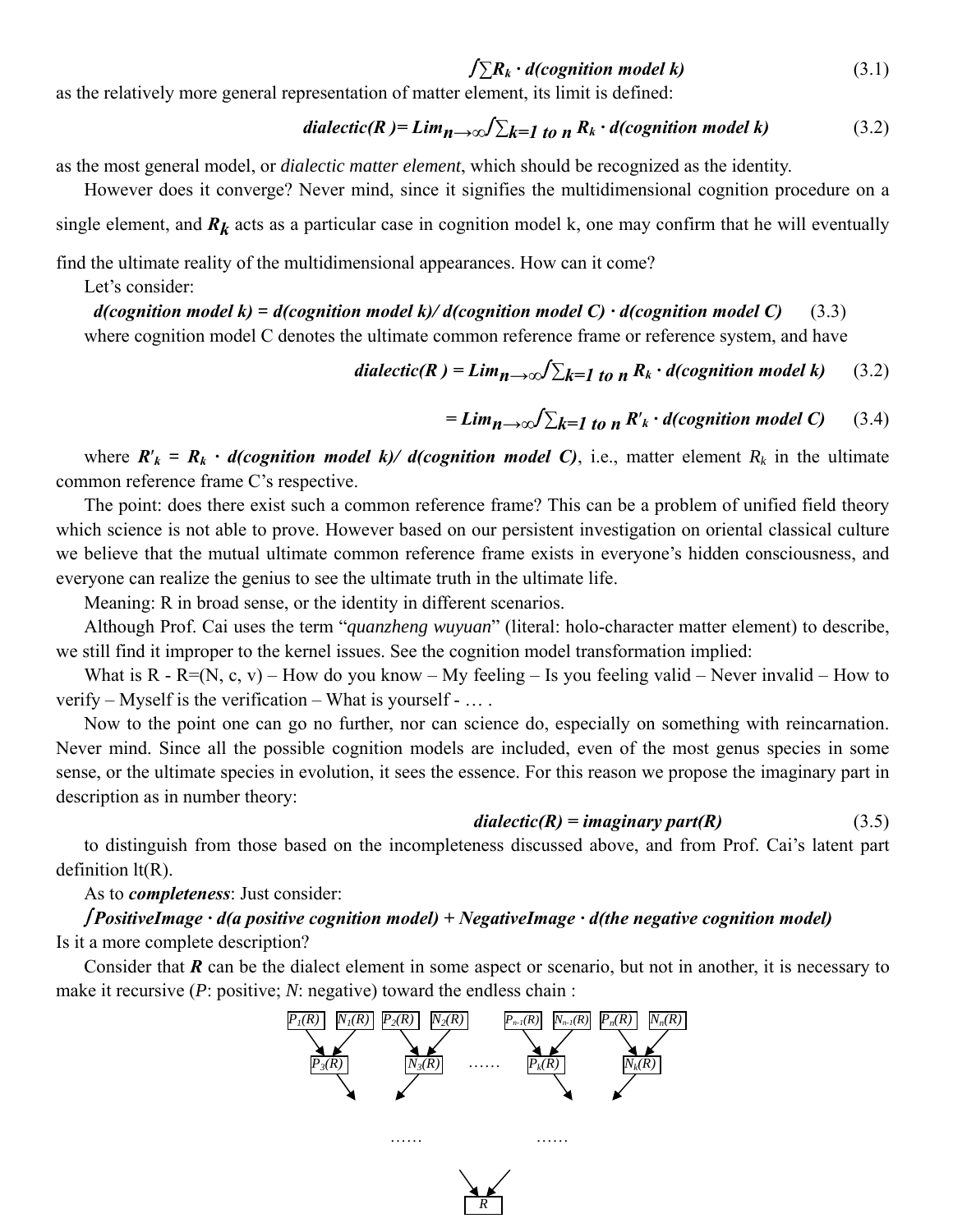Is it a more complete description now?

We would not use the term ontology which is widely used by scholars, since dialectic matter element can be inexpressible in some sense, but needs a name.

## **3.2.** *Properties*

It defines existence via innate relations, and indicates the origin of contradiction.

Identity: the similarity of *R*′*k* in view of a particular common cognition model, and thus the dialect sense of the matter element name is derived. This property uncovers the unity of contradiction implied in the name.

As to the term "identity", we originally refer to a property in a Chinese theory "On Contradiction", which means compatibility, consistency in the opposites. We can also let this issue open to the future.

Prof. Cai may express this property with "truth value  $> 0$ ".

Contradiction: Although there exists identity, and thus exists a name, one cannot exclude the identity of opposites. The driving force of cognition lies just in these opposite cognition models. Extenics aims to contain contradictions and transform them, but might not be clear with such issue that contradiction serves as the source or impetus of evolution. And more in fact, contradiction best indicates characteristic of matter, which is the innate property distinguishing one name from another, and one cognition model from another.

Prof. Cai may express this property with "truth and false value  $= 0$ ".

Unknown property: identity fails to appear, so makes one feel unknown, or, no one regards the various  $R_k$ as the same existence.

Dialectic property: even though one sees identity, contradiction, unknown properties etc. but never sticks to, never asserts anything. He remains peace and quiet undisturbed, and in this way he relies on his deepest instinct to meditate, to touch the hidden forms of existence, and finally toward a kind of freedom, instead of logical means of truth or false. In other words: never arbitrarily assert anything (any *R*) before the endless purification.

Procedural property: Matter element is not only a data representation, but also a deductive action, such as:

- Confirmative deduction: deduction based on supporting  $R = (N, c, v)$
- Opposing deduction: deduction based on negating  $R = (N, c, v)$
- Contradictory deduction: deduction based on both supporting and negating  $R = (N, c, v)$ . Extenics is designed to conduct this.
- Unknown behavior: I don't know, but may reserve the question.
- Those above signifies that a dialect reader is ready for both directions, pros and cons, or at a simultaneous parallelism, seemly neutral but not stand – He stands on no background, sticks to no logic, and therefore to be impartial.
- Dialectic behavior: neither to conduct positive deduction, assertion nor negative ones. Seldom intentionally resolve to settle conflicts or contradictions. In stead of sticking to what he understands, one remains calm, undisturbed in meditation, cultivating his innate instinct and finally reaching an insight or even a kind of freedom. Machines however are not apt at this.

Mechanical effect: Multiple deductions may coexist in a single cognition process, and the brain is just in the state of temporary balance under these multiple force actions. Therefore  $R = (N, c, v)$  is rather a cognition process or equilibrium property under cognition forces than a description of cognition state which would have no sense apart from a cognition process. Therefore  $R = (N, c, v)$  rather refers to behavioral action or force action than a concept or truth-false value based on some criteria. We hope this mechanical issue can reach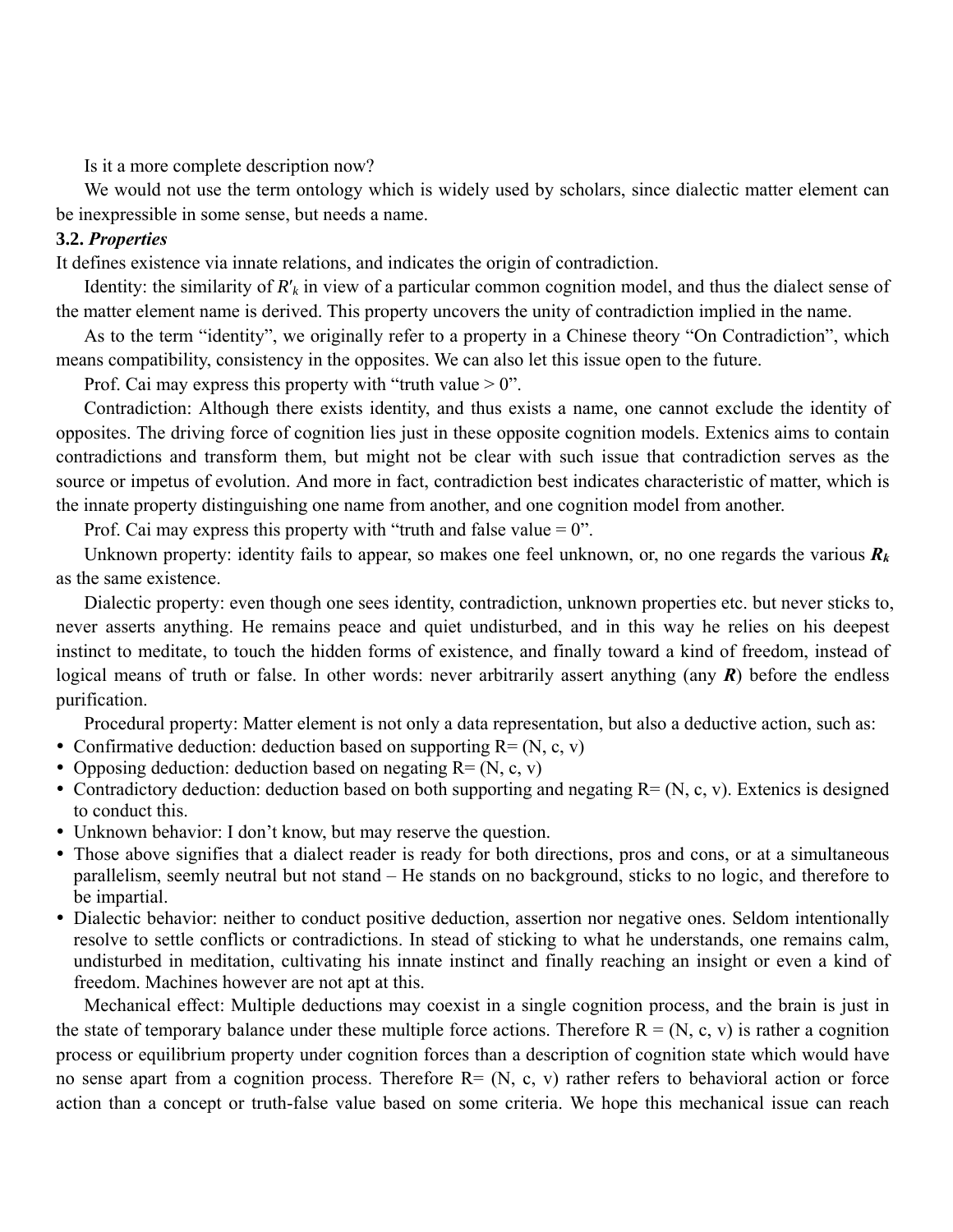neural or biological sciences.

# **4. Significance**

This model describes matter existence via identity property, describes matter distinctions via opposition property, and describes deeper relation of matter or characteristic via unity of contradiction. Just because this integral description implies the unity of contradiction based on opposite cognition models, it has the power to depict characteristic of matter.

In the extension perspective, one can develop extension behaviors:

- Positive extension: transformation based on identity property, to discover life-force of element
- Negative extension: transformation based on opposition property, to discover anti-life force of element
- y Contradiction extension: transformation based on both identity and opposition properties, to discover characteristic and essence of element
- Unknown state: In case of unclear identity property, propose the question.
- Identity with others: to describe similarity.
- Opposition to others: to describe distinction, thus makes people discriminate things.

Since an element may have the multiple propensities as mentioned above, it would be more dialectic to base our descriptions on force action contrast, rather than on truth-false values which is hard to indicate multiple mechanical actions.

This description of dialectic matter element model has reached the unity of representation and action, of status and procedure, of static and dynamic states, of traditional logic and neural net, of narrow sense and broad sense, and of outside surface and essence.

# **5. Concluding Remarks**

Dialectic processing suggests a revolution in information technology – the extenics oriented knowledge reform and the impact on cyber culture. It would redefine the scope of mathematics, as some pioneer mathematicians did.

As the difference between human and machine, human is precious with his wisdom to know himself. On the contrary, machine can be never more than a logic notebook. In this point of view dialectic cognition should not rely on some intelligent machine – never mount an additional head on your existing one, to make a big fuss beyond mind.

# **References:**

- 1. Feng Liu, The AI elephant, *AI & Society*, (Springer-Verlag, London, 1989), Volume 3, Issue 4, pp. 336-345.
- 2. James Legge, *Tao Te Ching,* translated, (Sacred-Texts Taoism), http://www.sacred-texts.com/tao/taote.htm.
- 3. Wen Cai, C. Yang, Y. Zhao, B. He, A New Cross Discipline Extenics, *Science Foundation in China*, English edition, issue 1, 2005.
- 4. Wen Cai, Introduction of Extenics, in Chinese, *System Engineering Theory & Practice*, 1998, Volume 18, issue 1.
- 5. Carlos Gershenson, To Be or Not to Be, A Multidimensional Logic Approach, http://homepages.vub.ac.be/~cgershen/jlagunez/mdl/be.html.
- 6. Maosen Zhong, Messages from New Discoveries in Space Physics, http://www.amtfweb.org/english/science-html/english-science-discover.htm.
- 7. Miraculous Messages from Water How water structure reflects our consciousness, (WellnessGoods.com), http://www.life-enthusiast.com/twilight/research\_emoto.htm.